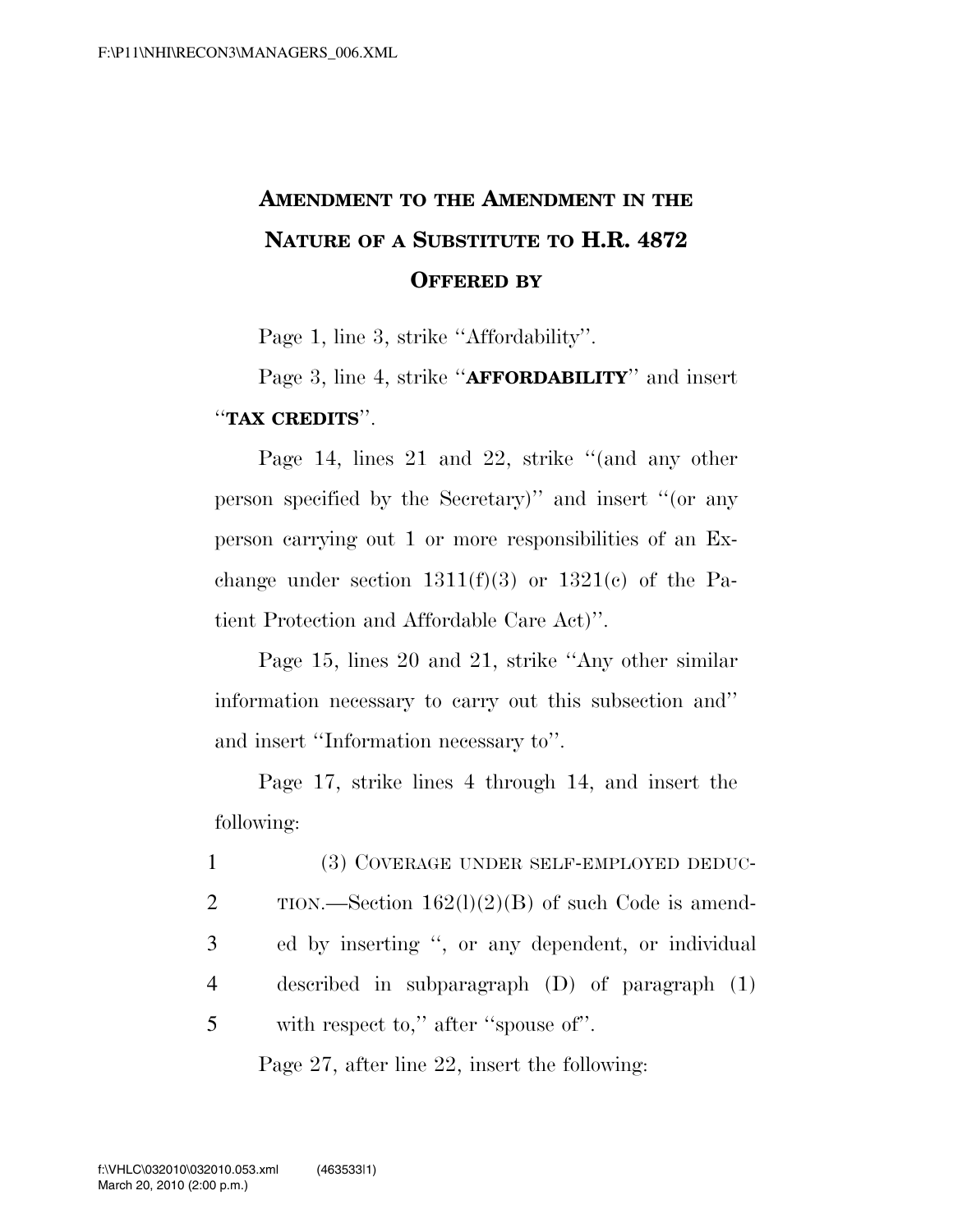| $\mathbf{1}$   | (d) REDUCING GROWTH RATE OF OUT-OF-POCKET                                  |
|----------------|----------------------------------------------------------------------------|
| $\overline{2}$ | COST THRESHOLD.—Section $1860D-2(b)$ of the Social                         |
| 3              | Security Act $(42 \text{ U.S.C. } 1395\text{w}-102(\text{b}))$ is amended— |
| $\overline{4}$ | $(1)$ in paragraph $(4)(B)(i)$ —                                           |
| 5              | (A) in subclause (I), by striking " $or$ " at                              |
| 6              | the end;                                                                   |
| 7              | (B) by redesignating subclause (II) as sub-                                |
| 8              | clause $(VI)$ ; and                                                        |
| 9              | $(C)$ by inserting after subclause (I) the fol-                            |
| 10             | lowing new subclauses:                                                     |
| 11             | "(II) for each of years $2007$                                             |
| 12             | through 2013, is equal to the amount                                       |
| 13             | specified in this subparagraph for the                                     |
| 14             | previous year, increased by the annual                                     |
| 15             | percentage increase described in para-                                     |
| 16             | $graph(6)$ for the year involved;                                          |
| 17             | "(III) for $2014$ and $2015$ , is                                          |
| 18             | equal to the amount specified in this                                      |
| 19             | subparagraph for the previous year,                                        |
| 20             | increased by the annual percentage in-                                     |
| 21             | crease described in paragraph (6) for                                      |
| 22             | the year involved, minus 0.25 percent-                                     |
| 23             | age point;                                                                 |
| 24             | "(IV) for each of years $2016$                                             |
| 25             | through $2019$ , is equal to the amount                                    |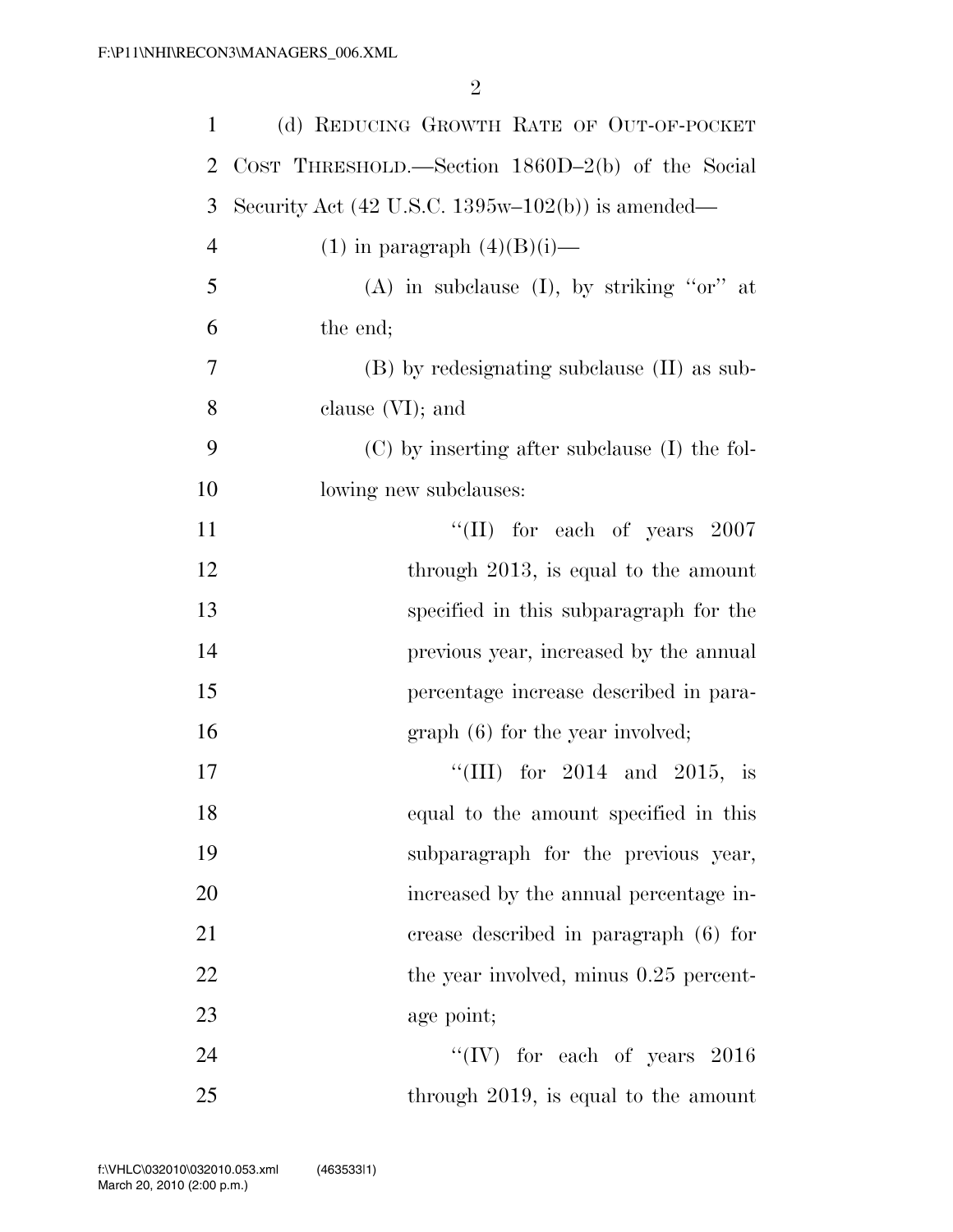| $\mathbf{1}$   | specified in this subparagraph for the               |
|----------------|------------------------------------------------------|
| $\overline{2}$ | previous year, increased by the lesser               |
| 3              | $of$ —                                               |
| $\overline{4}$ | "(aa) the annual percentage                          |
| 5              | increase described in paragraph                      |
| 6              | $(7)$ for the year involved, plus 2                  |
| $\overline{7}$ | percentage points; or                                |
| 8              | "(bb) the annual percentage                          |
| 9              | increase described in paragraph                      |
| 10             | $(6)$ for the year;                                  |
| 11             | "(V) for 2020, is equal to the                       |
| 12             | amount that would have been applied                  |
| 13             | under this subparagraph for 2020 if                  |
| 14             | amendments made by section<br>the                    |
| 15             | $1101(d)(1)$ of the Health Care and                  |
| 16             | Education Reconciliation Act of 2010                 |
| 17             | had not been enacted; or"; and                       |
| 18             | $(2)$ by adding at the end the following new         |
| 19             | paragraph:                                           |
| 20             | "(7) ADDITIONAL ANNUAL PERCENTAGE<br>IN-             |
| 21             | CREASE.—The annual percentage increase specified     |
| 22             | in this paragraph for a year is equal to the annual  |
| 23             | percentage increase in the consumer price index for  |
| 24             | all urban consumers (United States city average) for |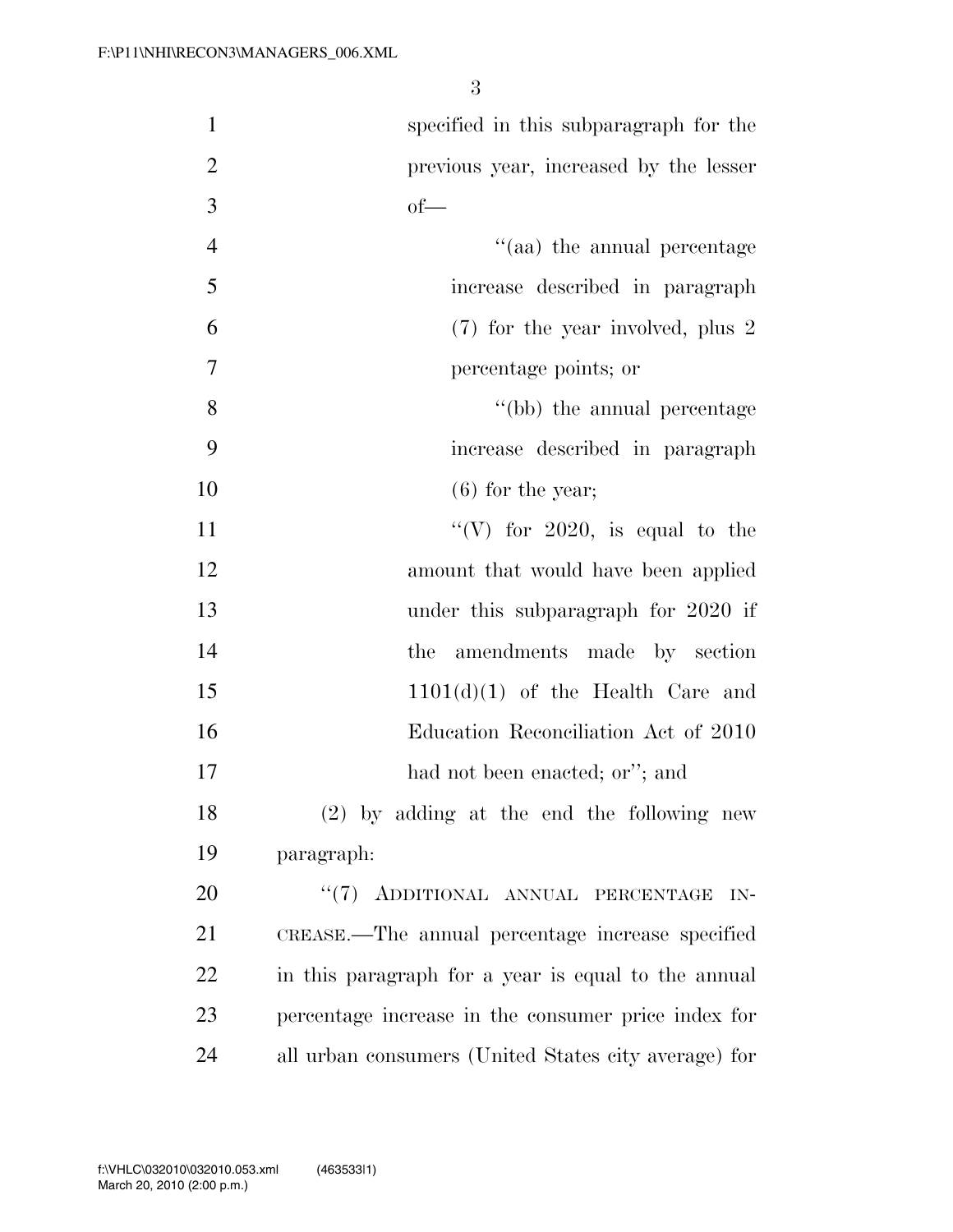the 12-month period ending in July of the previous year.''.

Page 46, amend lines 3 through 6 to read as follows:

| 3              | "(III) In calculating each year's       |
|----------------|-----------------------------------------|
| $\overline{4}$ | adjustment, the adjustment factor       |
| 5              | shall be for 2014, not less than the    |
| 6              | adjustment factor applied for 2010,     |
| $\overline{7}$ | plus 1.3 percentage points; for each of |
| 8              | years 2015 through 2018, not less       |
| 9              | than the adjustment factor applied for  |
| 10             | the previous year, plus $0.25$ percent- |
| 11             | age point; and for 2019 and each sub-   |
| 12             | sequent year, not less than 5.7 per-    |
| 13             | cent.".                                 |

Page 47, strike lines 16 through 19.

Page 48, line 14, strike ''Affordability''.

Page 57, after line 3, insert the following:

### **SEC. 1108. PE GPCI ADJUSTMENT FOR 2010.**

 Effective as if included in the enactment of the Pa- tient Protection and Affordable Care Act, section  $1848(e)(1)(H)(i)$  of the Social Security Act (42 U.S.C. 18 1395w–4(e)(1)(H)(i)), as added by section 3102(b)(2) of the Patient Protection and Affordable Care Act, is amend-20 ed by striking " $3/4$ " and inserting " $1/2$ ".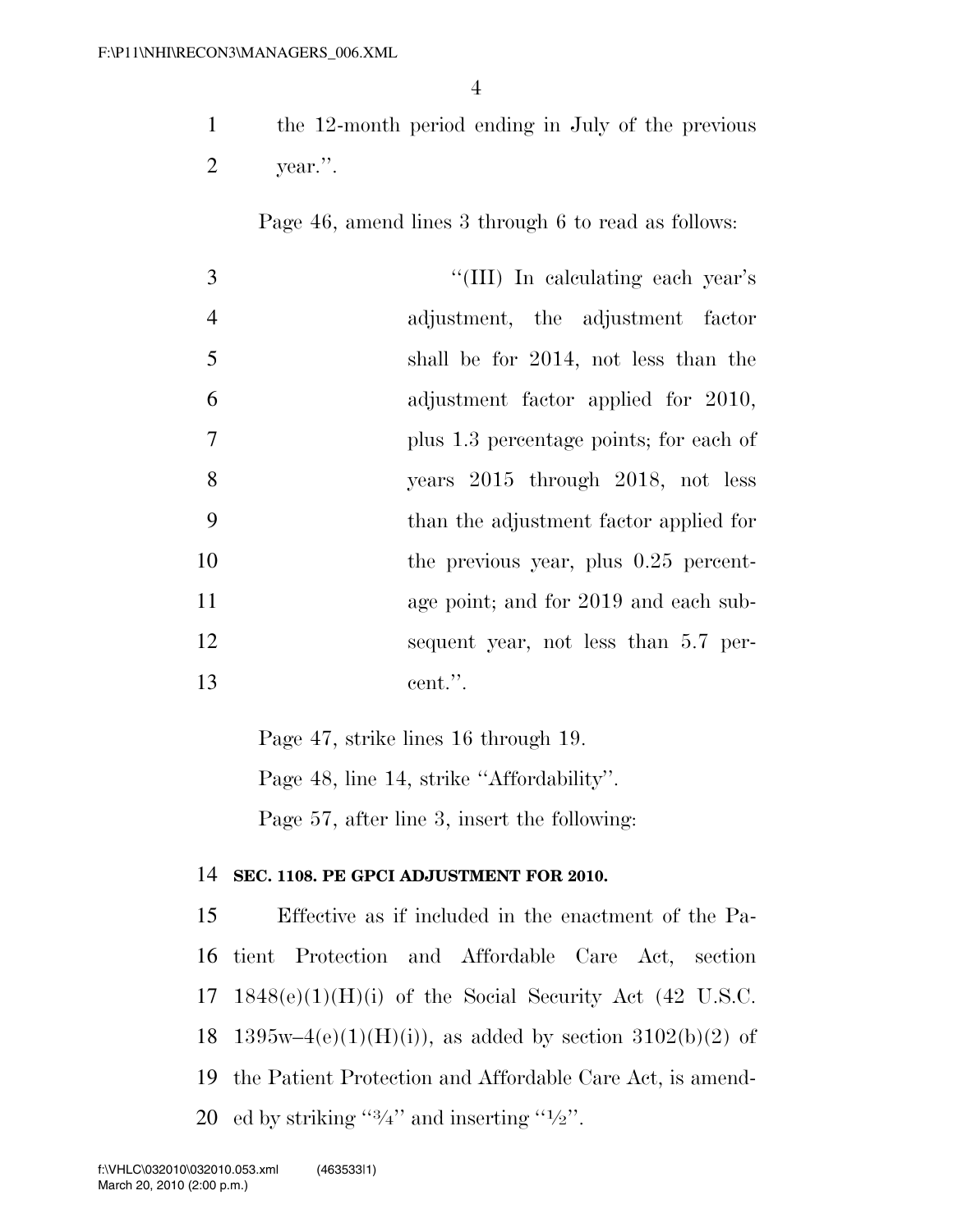### **SEC. 1109. PAYMENT FOR QUALIFYING HOSPITALS.**

 (a) IN GENERAL.—From the amount available under subsection (b), the Secretary of Health and Human Serv- ices shall provide for a payment to qualifying hospitals (as defined in subsection (d)) for fiscal years 2011 and 2012 of the amount determined under subsection (c).

 (b) AMOUNTS AVAILABLE.—There shall be available from the Federal Hospital Insurance Trust Fund \$400,000,000 for payments under this section for fiscal years 2011 and 2012.

 (c) PAYMENT AMOUNT.—The amount of payment under this section for a qualifying hospital shall be deter- mined, in a manner consistent with the amount available under subsection (b), in proportion to the portion of the amount of the aggregate payments under section 1886(d) of the Social Security Act to the hospital for fiscal year 2009 bears to the sum of all such payments to all quali-fying hospitals for such fiscal year.

 (d) QUALIFYING HOSPITAL DEFINED.—In this sec- tion, the term ''qualifying hospital'' means a subsection (d) hospital (as defined for purposes of section 1886(d) of the Social Security Act) that is located in a county that ranks, based upon its ranking in age, sex, and race ad- justed spending for benefits under parts A and B under title XVIII of such Act per enrollee, within the lowest quartile of such counties in the United States.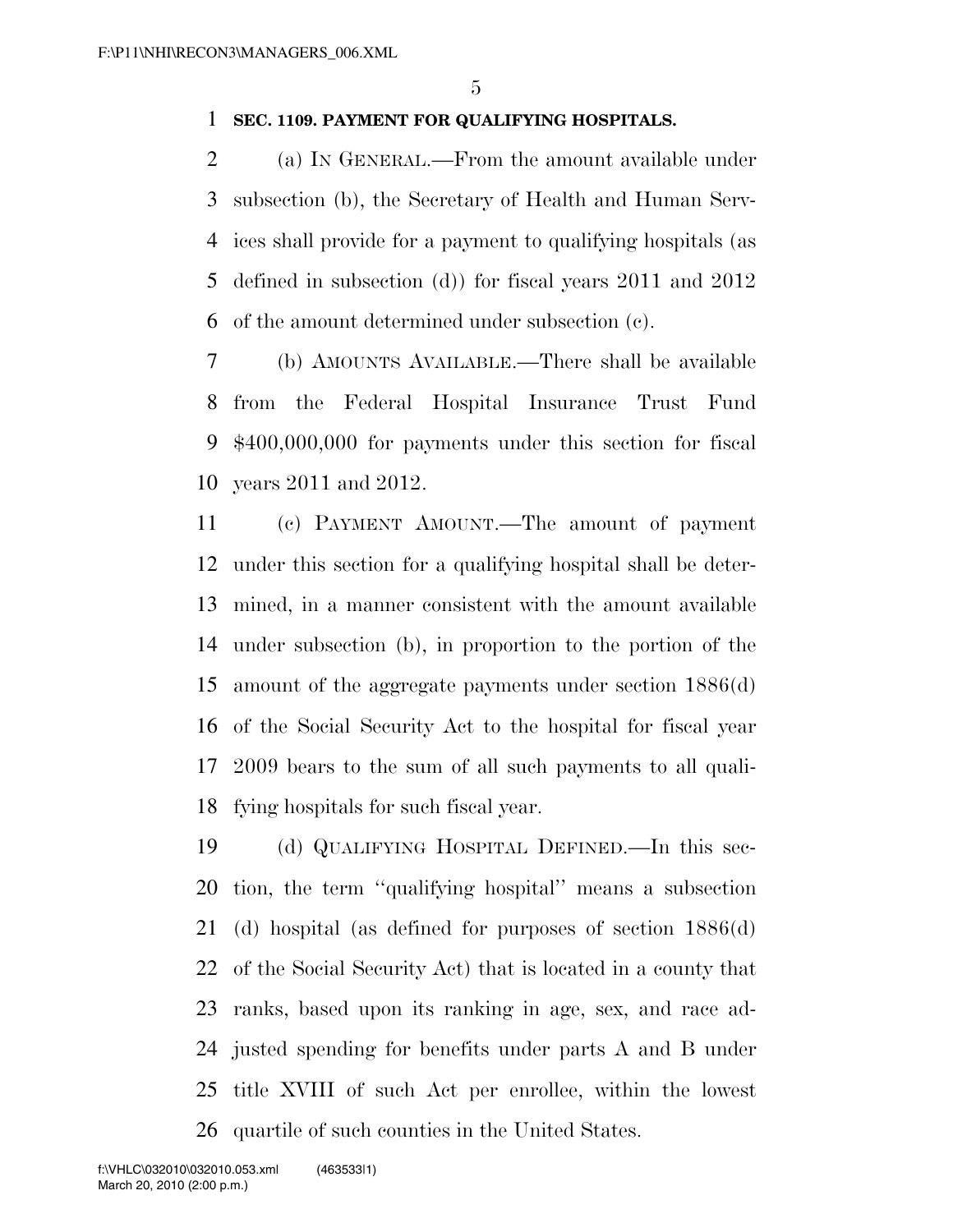Page 69, strike lines 7 through 10, and insert the following:

1  $\frac{1}{1}$  and the effective unless the election is con-2 sistent with section 1321 and is received not later 3 than October 1, 2013; and''.

Page 74, line 11, strike ''a significant share'' and insert "at least 40 percent".

Page 75, beginning on line 5, strike section 1303 (and redesignate the succeeding sections accordingly).

Page 87, line 20, strike ''**MEDICARE TAX**'' and insert ''**UNEARNED INCOME MEDICARE CONTRIBU-TION**''.

Page 88, line 1, strike ''**MEDICARE TAX**'' and insert ''**UNEARNED INCOME MEDICARE CONTRIBUTION**''.

Page 93, beginning with line 7, strike all through page 94, line 5.

Page 94, line 6, strike  $(4)$ " and insert  $(3)$ ".

Page 94, strike the matter between lines 10 and 11 and insert the following:

''CHAPTER 2A—UNEARNED INCOME MEDICARE CONTRIBUTION''.

Page 94, line 11, strike  $\cdot\cdot(5)$ " and insert  $\cdot\cdot(4)$ ".

Page 97, amend the table after line 16 to read as follows: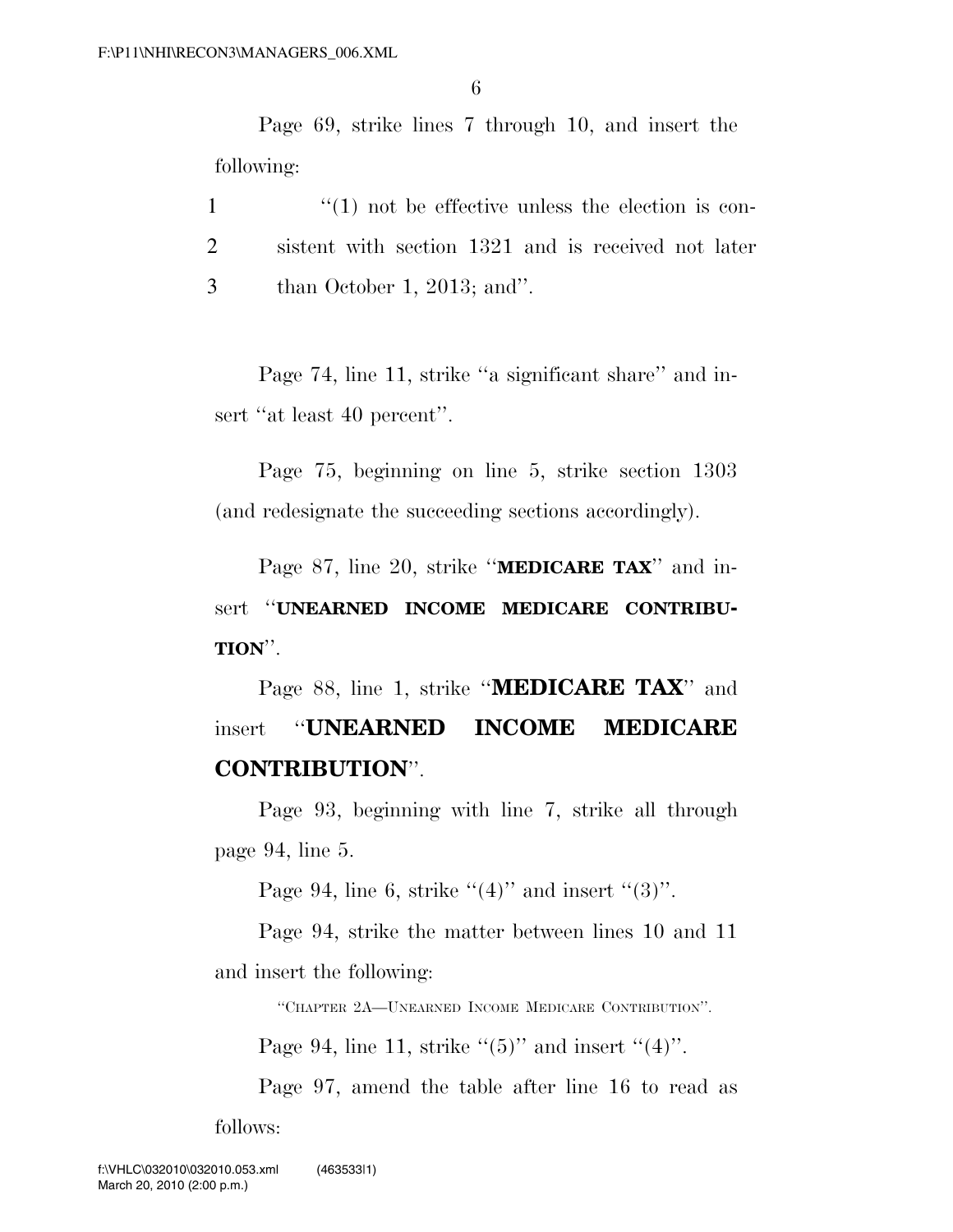#### **''Calendar year Applicable**

| amount            |
|-------------------|
| \$2,500,000,000   |
| \$2,800,000,000   |
| \$2,800,000,000   |
| \$3,000,000,000   |
| \$3,000,000,000   |
| \$3,000,000,000   |
| \$4,000,000,000.  |
| \$4,100,000,000   |
| \$2,800,000,000." |

Page 98, line 22, strike "2.9 percent" and insert  $"2.3$  percent".

Page 99, strike lines 9 and 10.

Page 99, line 11, strike  $"({\rm B})"$  and insert  $"({\rm A})"$ . Page 99, line 12, strike " $(C)$ " and insert " $(B)$ ".

Page 99, line 13, strike " $(D)$ " and insert " $(C)$ ".

Page 99, line 14, strike " $(E)$ " and insert " $(D)$ ".

Page 114, line 8, strike "14.5" and insert "15.75"

Page 114, beginning on line 9, strike section 1411.

Page 115, line 12, insert "and" after the semicolon.

Page 115, strike lines 4 through 23 and insert the following:

 Section 279(b) of the Trade Act of 1974 (19 U.S.C. 2372a(b)) is amended by striking ''SUPPLEMENT'' and all that follows through ''Funds'' and inserting ''There are'' and by striking ''pursuant'' and all that follows and insert- ing ''\$500,000,000 for each of fiscal years 2011, 2012, 2013, and 2014 to carry out this subchapter, except that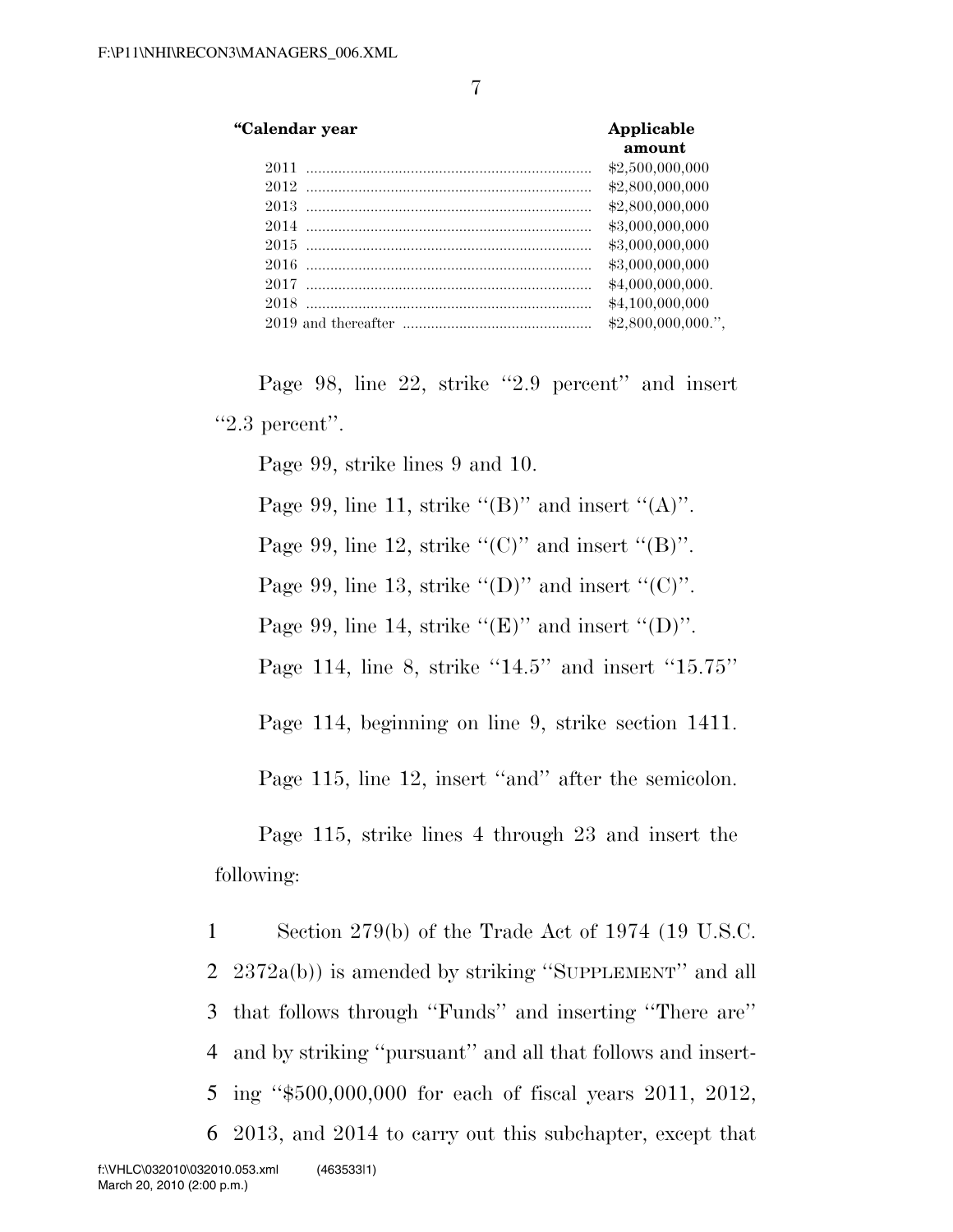the limitations contained in section 278(a)(2) shall not apply to such funds and each State shall receive not less than 0.5 percent of the amount appropriated pursuant to this subsection for each such fiscal year.''.

Page 117, beginning on line 9, strike subparagraphs (A) and (B) and insert the following:

| 5              | $(A)$ in subparagraph $(A)$ —                 |
|----------------|-----------------------------------------------|
| 6              | (i) in the matter preceding clause (i),       |
| $\overline{7}$ | by striking ", to carry out subparagraph      |
| 8              | (B) of this paragraph"; and                   |
| 9              | (ii) by striking clauses (iii) through        |
| 10             | (x) and inserting the following:              |
| 11             | "(iii) to carry out subparagraph $(B)$        |
| 12             | of this paragraph, such sums as may be        |
| 13             | necessary for fiscal year 2010 and each       |
| 14             | subsequent fiscal year to provide the         |
| 15             | amount of increase of the maximum Fed-        |
| 16             | eral Pell Grant required by clauses (ii) and  |
| 17             | (iii) of subparagraph $(B)$ ; and             |
| 18             | $f'(iv)$ to carry out this section,           |
| 19             | $$13,500,000,000$ for fiscal year 2011.";     |
| 20             | $(B)$ in subparagraph $(B)$ —                 |
| 21             | (i) in the matter preceding clause (i),       |
| 22             | by striking "subparagraph $(A)$ " and insert- |